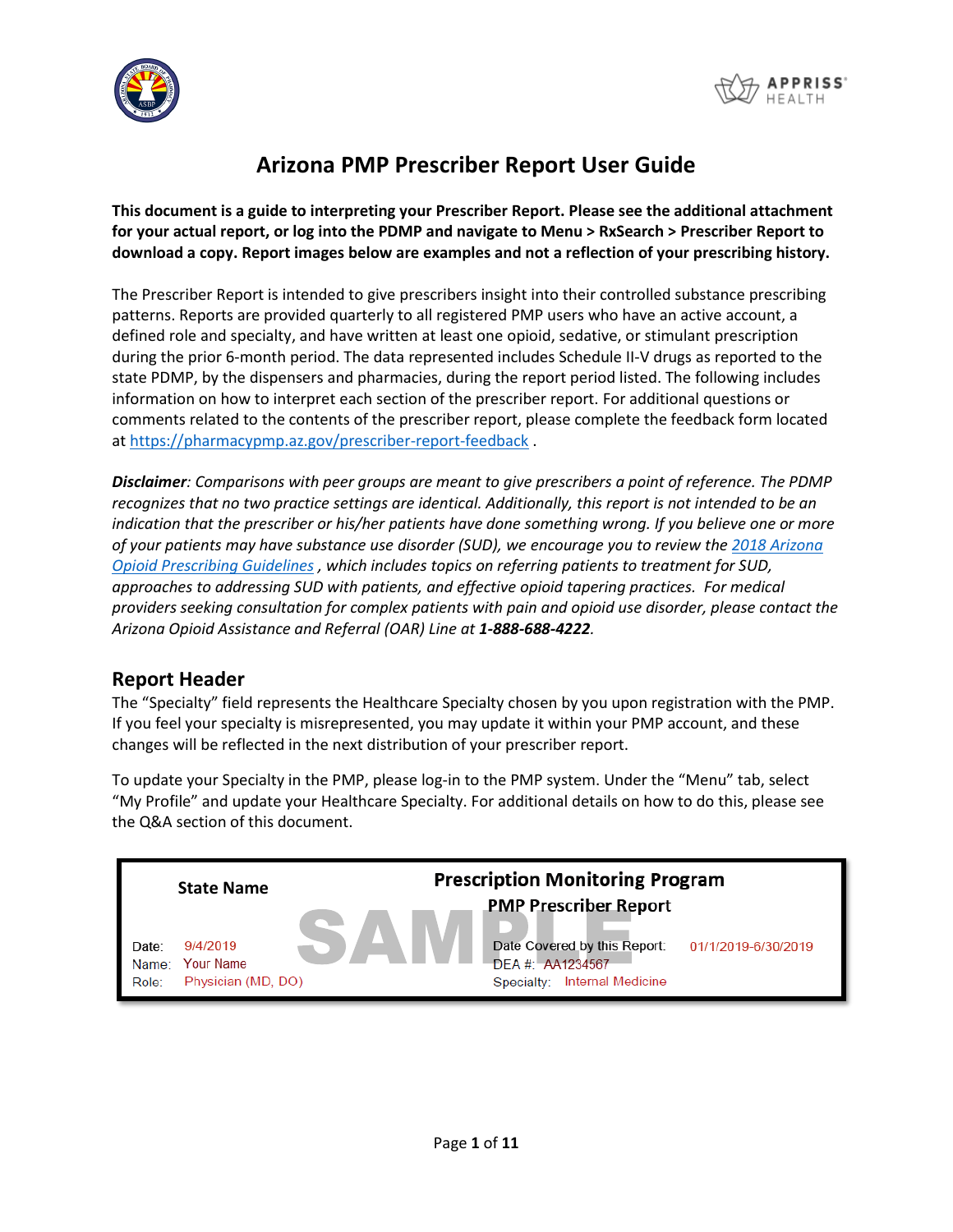



#### **Peer Groups**

Most metrics include comparisons to median values of your prescriber peer groups. Only those prescribers who are registered with the PMP who have an active account, a defined role and specialty, and have written at least one opioid, sedative, or stimulant prescription during the prior 6-month period are included in the comparisons.



Peer Specialty Comparison: The same healthcare specialty as the prescriber. For example, comparison with all other roles (physicians, nurse practitioners, physician assistants, etc.) practicing in family practice. Throughout the report, the blue bar chart represents your prescribing activity, while the peer specialty comparison is displayed as the pink line.



The specialty as selected by the prescriber at the time of registration is used for this comparison. If the number of peers in Specialty Level 3 is too small for a statistically valid comparison, Specialty Level 2 is used. If Specialty Level 2 is too small for a statistically valid comparison, Specialty Level 1 is used.



#### **Top Medications Prescribed**

This metric represents the top three drugs (listed by generic name) based on the number of prescriptions prescribed by you and reported to the PMP during the 6-month reporting period.

|                                      | <b>MEDICATIONS PRESCRIBED</b><br>TOP. |            |
|--------------------------------------|---------------------------------------|------------|
| ੀ/naloxone HC।<br>buprenorphine HCl/ | buprenorphine                         | pregabalin |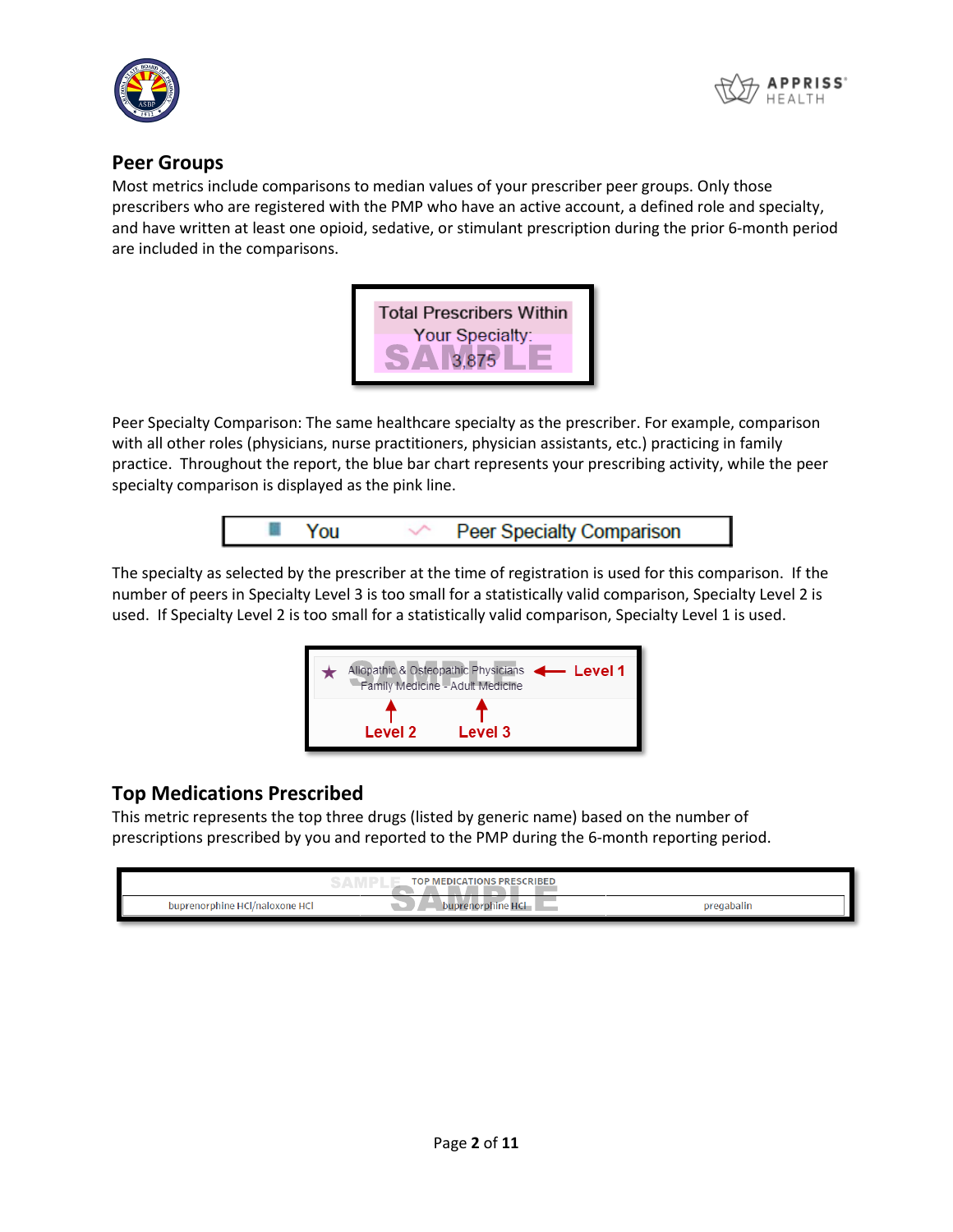



## **Opioids\***



\*This section excludes drugs containing buprenorphine

**Prescriptions per Patient:** The average number of opioid prescriptions dispensed per patient during each month.

**Daily MME per Patient:** The average daily MME for opioids dispensed per patient during each month. Daily MME is the total MME divided by days supplied for each dispensation.

**Average Quantity per Patient:** The average quantity of opioid doses dispensed per patient during each month.

**Average Duration per Patient:** The average days supplied of opioids dispensed per patient during each month. The days' supply in the reporting period is not necessarily consecutive (e.g., two 5 day opioid prescriptions written two weeks apart would count as 10 days).

**# of Patients:** Distinct count of patients prescribed opioids by physician during the 6-month reporting period.

**# of Patients Peer:** Average Distinct count of patients prescribed opioids per physician, within peer specialty comparison, during the 6-month reporting period.

The Morphine Milligram Equivalent (MME) is the amount of morphine an opioid dose is equal to when prescribed. Buprenorphine is excluded from MME calculations in this report. The Centers for Disease Control and Prevention (CDC) recommends that prescribers should reassess evidence of the benefits and risks to the patient when increasing dosage to ≥ 50 MME/day (e.g., ≥ 50 mg hydrocodone; ≥ 33 mg oxycodone) and avoid increasing to ≥ 90 MME/day (≥ 90 mg hydrocodone; ≥ 60 mg oxycodone) when possible due to an increased risk of complications.

The CDC's Opioid Guideline Mobile App summarizes key recommendations on opioid prescribing and includes an MME calculator:<https://www.cdc.gov/drugoverdose/prescribing/app.html>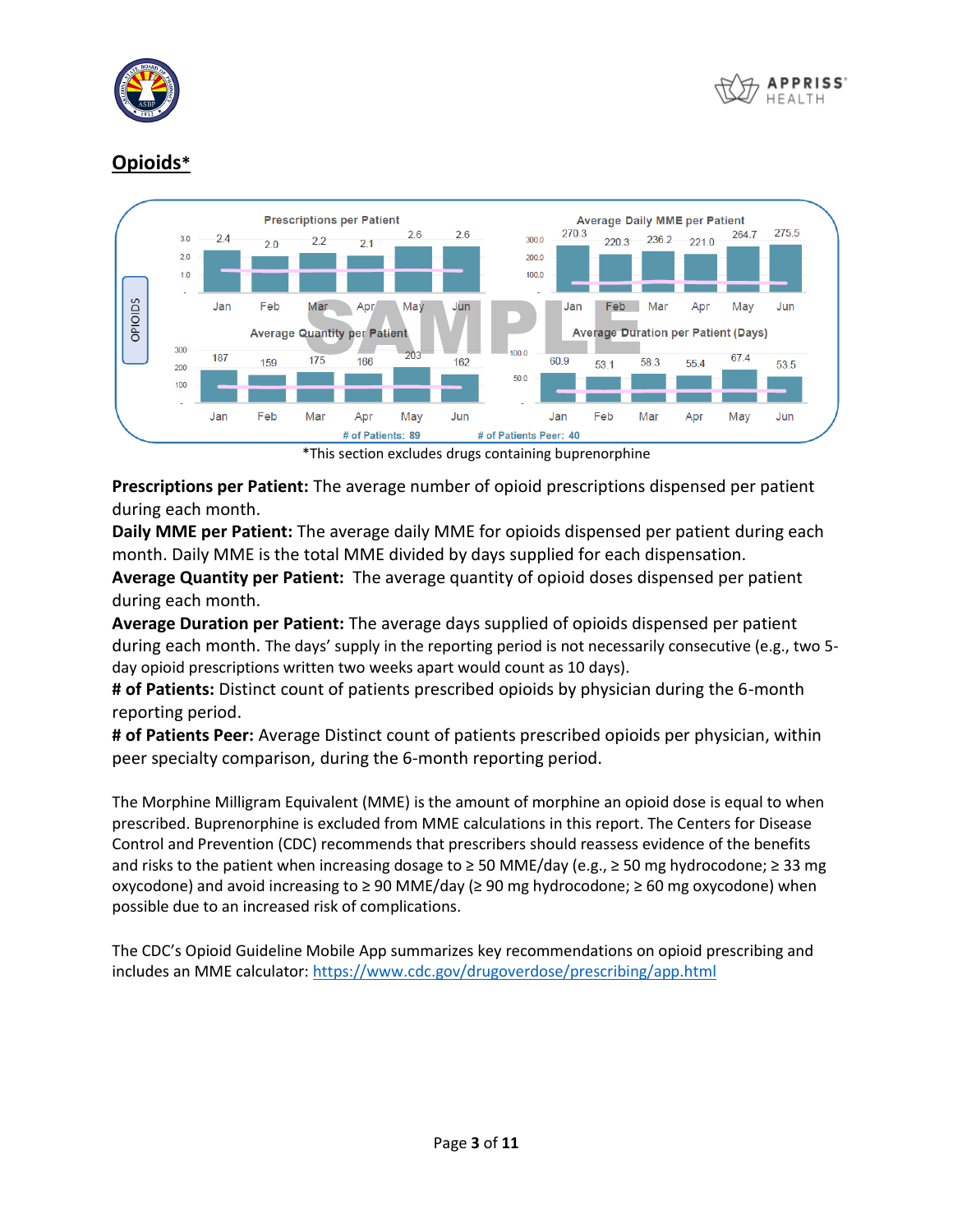



## **Buprenorphine\*\***



\*\*This section includes only drugs containing buprenorphine dispensed from a pharmacy. Any buprenorphine dispensed from a Medication-Assisted Treatment (MAT) facility is not included in these totals.

**Prescriptions per Patient:** The average number of buprenorphine prescriptions dispensed per patient during each month.

**Average Quantity per Patient:** The average quantity of buprenorphine doses dispensed per patient during each month.

**Average Duration per Patient:** The average days supplied of buprenorphine dispensed per patient during each month. The days' supply in the reporting period is not necessarily consecutive (e.g., two 5-day opioid prescriptions written two weeks apart would count as 10 days).

**# of Patients:** Distinct count of patients prescribed buprenorphine by physician during the 6 month reporting period.

**# of Patients Peer:** Average Distinct count of patients prescribed buprenorphine per physician, within peer specialty comparison, during the 6-month reporting period.



#### **Sedatives\*\*\***

\*\*\*This section includes all Anxiolytic/Sedative/Hypnotic dispensations

**Prescriptions per Patient:** The average number of sedative prescriptions dispensed per patient during each month.

**Average Quantity per Patient:** The average quantity of sedatives dispensed per patient during each month.

**Average Duration per Patient:** The average days supplied of sedatives dispensed per patient during each month. The days' supply in the reporting period is not necessarily consecutive (e.g., two 5 day opioid prescriptions written two weeks apart would count as 10 days).

**# of Patients:** Distinct count of patients prescribed sedatives by physician during the 6-month reporting period.

**# of Patients Peer:** Average Distinct count of patients prescribed sedatives per physician, within peer specialty comparison, during the 6-month reporting period.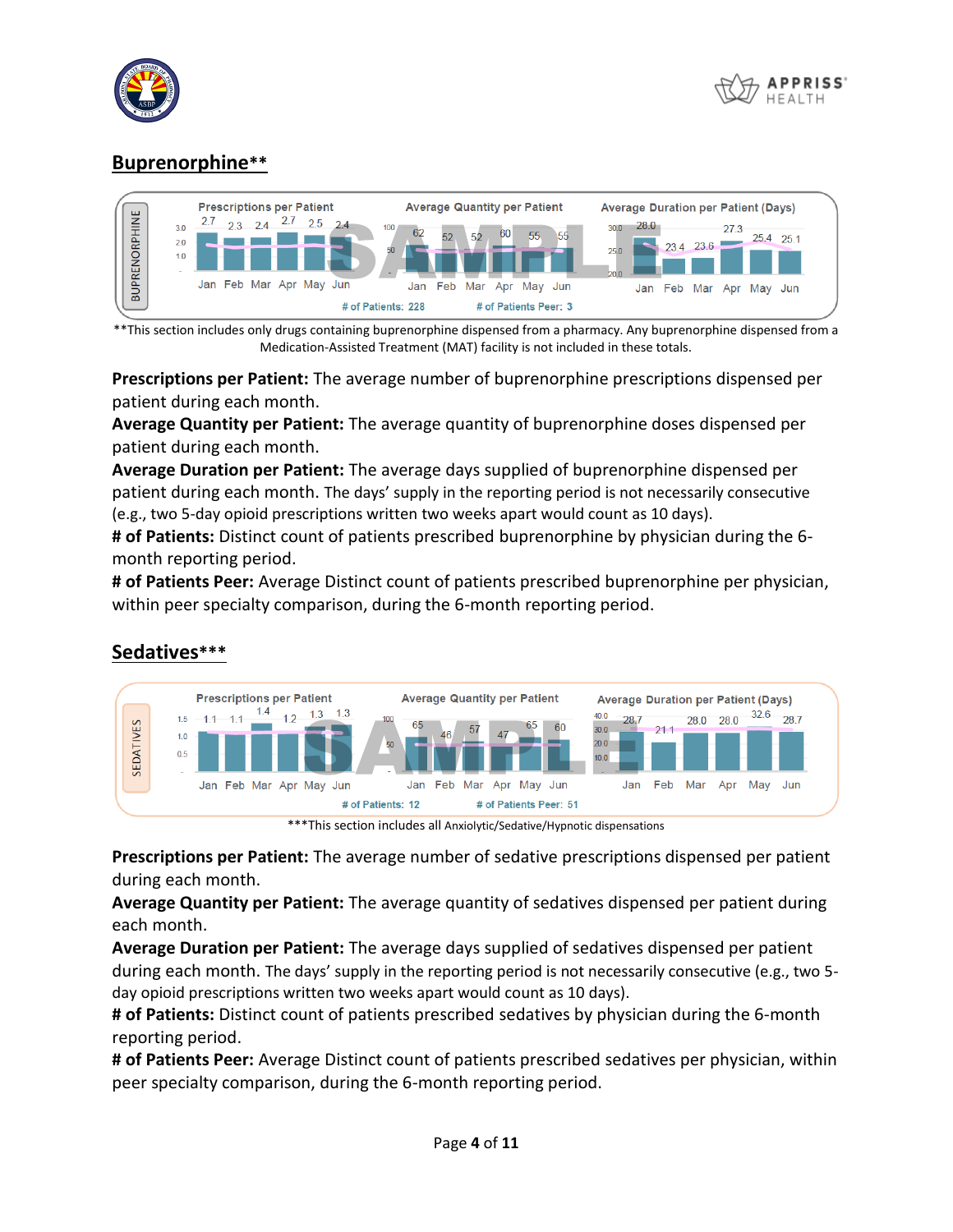



## **Stimulants**

|            |            | <b>Prescriptions per Patient</b> |                |     |  |                      |           |                   |     | 80  | <b>Average Quantity per Patient</b> |            |     |      | 40.0 |      | <b>Average Duration per Patient (Days)</b> |      |      | 40.0 |
|------------|------------|----------------------------------|----------------|-----|--|----------------------|-----------|-------------------|-----|-----|-------------------------------------|------------|-----|------|------|------|--------------------------------------------|------|------|------|
| STIMULANTS | 2.0<br>1.0 | $-1.3$                           | 1 <sub>0</sub> | 1.2 |  |                      | 100<br>50 |                   | 47  |     |                                     | 60         | 65  | 50.0 |      | 30.0 | 35.0                                       | 34.  | 30.0 |      |
|            |            |                                  |                |     |  |                      |           |                   |     |     |                                     |            |     |      |      |      |                                            |      |      |      |
|            |            | Jul                              |                |     |  | Aug Sep Oct Nov Dec- |           | Jul               | Aug | Sep | Oct                                 | <b>Nov</b> | Dec |      | Jul  | Aua  | Sep                                        | ) of | Nov  | Dec  |
|            |            |                                  |                |     |  |                      |           | # of Patients: 14 |     |     | # of Patients Peer: 7               |            |     |      |      |      |                                            |      |      |      |

**Prescriptions per Patient:** The average number of stimulant prescriptions dispensed per patient during each month.

**Average Quantity per Patient:** The average quantity of stimulants dispensed per patient during each month.

**Average Duration per Patient:** The average days supplied of stimulants dispensed per patient during each month. The days' supply in the reporting period is not necessarily consecutive (e.g., two 5 day opioid prescriptions written two weeks apart would count as 10 days).

**# of Patients:** Distinct count of patients prescribed stimulants by physician during the 6-month reporting period.

**# of Patients Peer:** Average Distinct count of patients prescribed stimulants per physician, within peer specialty comparison, during the 6-month reporting period.

# **At Risk Patients**



#### **Dangerous Combination Therapy:**

This metric represents the number of patients in the 6-month reporting period receiving a prescription for both an opioid and a benzodiazepine (or an opioid, benzodiazepine, and carisoprodol) for an overlapping period within the reporting period. The metric "You" represents cases in which you wrote prescriptions for each of the drugs for the same patient. The metric "You + Other Prescribers" represents cases in which you wrote at least one of the prescriptions (this metric is inclusive of the "You" metric). Benzodiazepine prescriptions include any other anxiolytic, sedative, and hypnotic medications. *According to the CDC, concurrent benzodiazepine, opioid, and/or carisoprodol prescriptions should be avoided, given the high risk of adverse drug interactions, specifically respiratory depression and death.*

#### **Patients Exceeding Multiple Provider Thresholds:**

This metric represents the number of your patients who received controlled substance prescriptions from 5 or more prescribers/pharmacies, including you, within 6-month reporting period.

#### **Patients Exceeding Daily MME Thresholds:**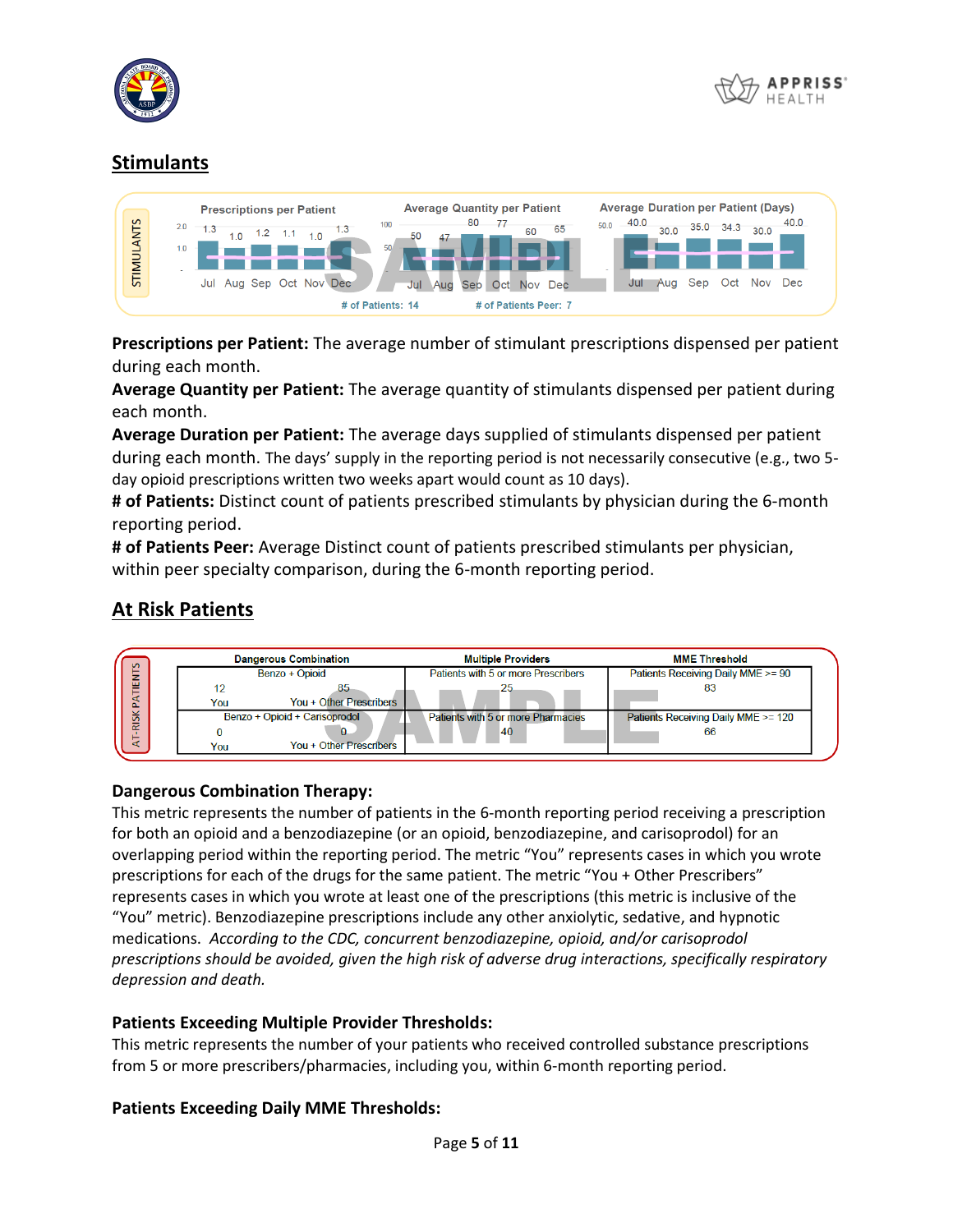



This metric represents the number of patients who received a daily MME value of ≥ 90 or ≥ 120 for dispensations prescribed by you during the 6-month reporting period.

#### **PDMP Usage**

This metric represents the total number of PDMP patient report requests made within the reporting period by you and/or your delegates.

| ய<br>a.<br>-<br>-     | : Searches by You<br>Patien. | Pa<br>Delegate(s)<br>av Your<br>AGE | <b>Searches</b><br><b>Your Total</b><br>Patient |
|-----------------------|------------------------------|-------------------------------------|-------------------------------------------------|
| $\sim$<br>-<br>௨<br>- | 564                          |                                     | 564                                             |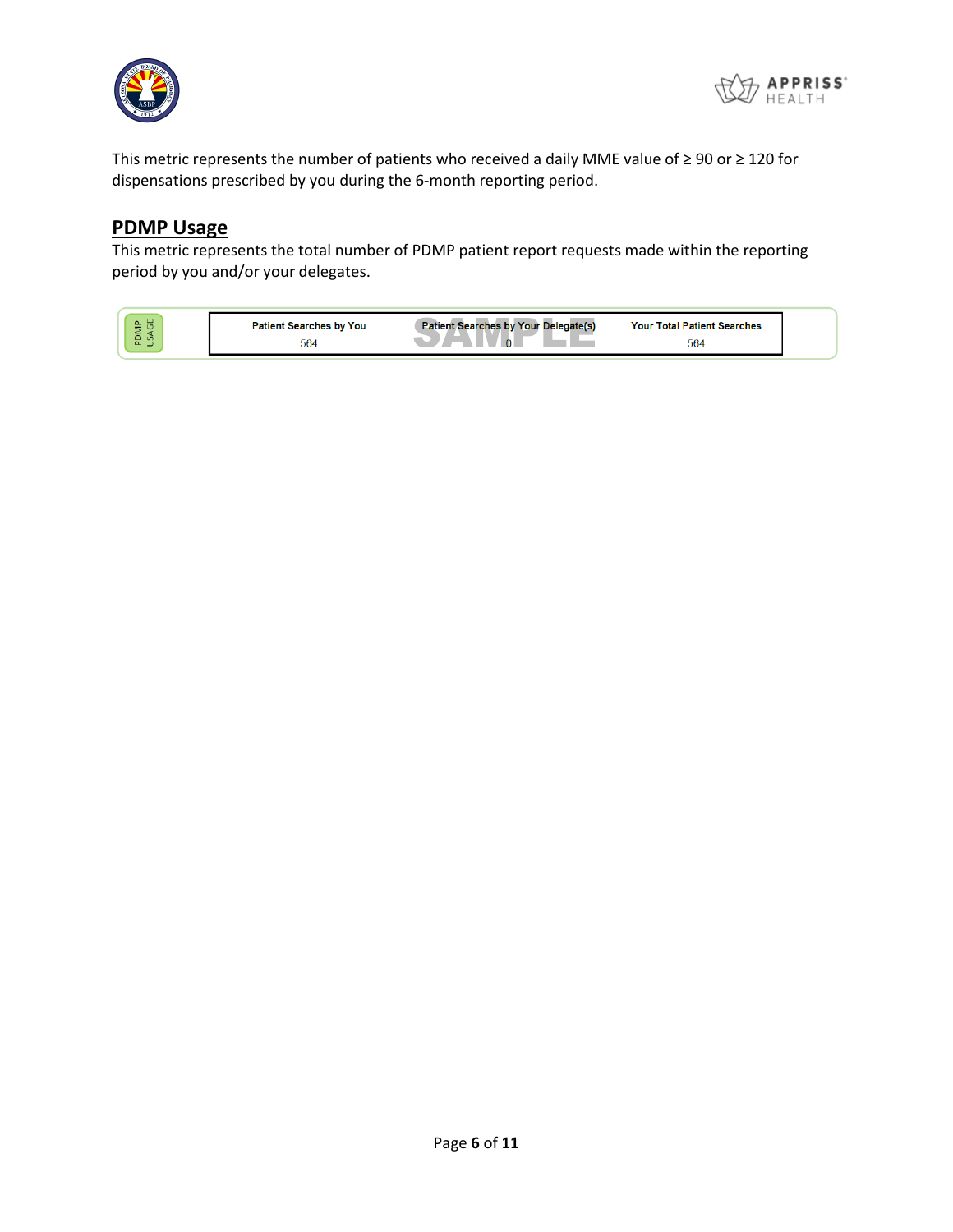



# **Questions and Answers (Q&A)**

#### **What are some of the limitations of the Prescriber Report?**

- The Report is not able to account for variations in clinical hours or patient volume. Some practitioners may see more patients during the reporting period than others. The characteristics of your practice should be taken into consideration when viewing comparisons with prescribers within your specialty.
- Certain specialties can have a small number of practitioners and, therefore, an outlier can significantly influence the number of patients, prescriptions, and the averages in several of the data fields included in the Report.
- Comparisons exclude practitioners within your specialty that have not issued a prescription for at least one opioid, sedative, or stimulant prescription during the six-month reporting period. Therefore, in certain specialties you are being compared to the subset of practitioners who have prescribed a controlled substance during the reporting window rather than to all practitioners within that specialty.

#### **How can I update my Specialty so that it is represented correctly in this report?**

The "specialty" in the prescriber report represents the specialty level 2 as chosen by you upon registration with the PDMP. If you feel your specialty is misrepresented, you may update it within your PDMP account and these changes will be reflected in the next distribution of your prescriber report.

To update your specialty, follow the steps below.

- 1. Login to Arizona's PDMP at <https://arizona.pmpaware.net/>
- 2. Click on your name in the top right corner of the PMP and then click My Profile.

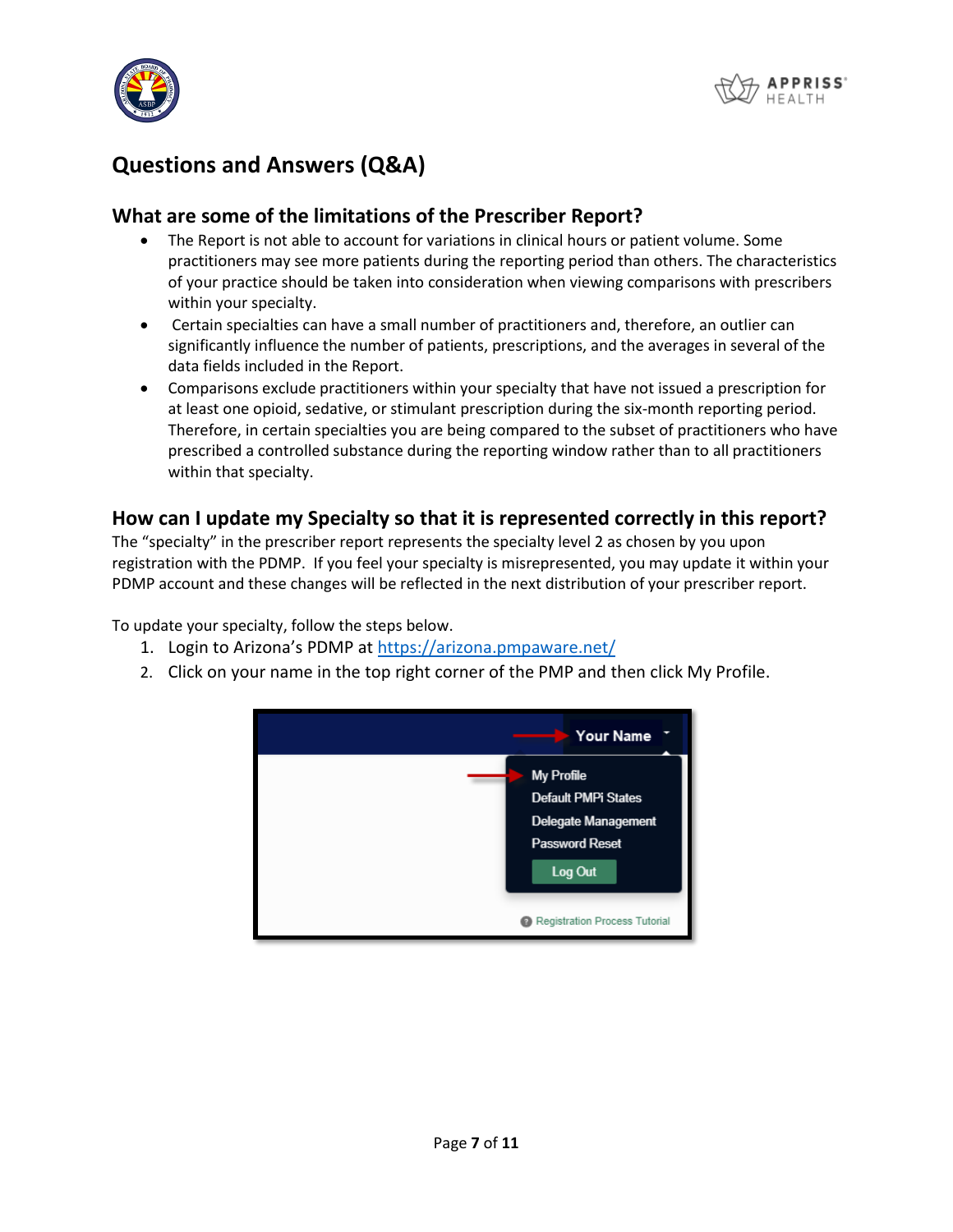



3. Under My Profile you will find Specialty which displays the currently selected Healthcare Specialty.



You may add additional specialties, if applicable, by clicking within the "Add a Healthcare Specialty" field and begin typing the name of your preferred specialty.

|   | <b>Specialty</b>                                          |  |
|---|-----------------------------------------------------------|--|
|   | Add a Healthcare Specialty<br><b>Browse All</b>           |  |
| Ο | nurs                                                      |  |
|   | <b>Nursing Service Providers</b>                          |  |
|   | <b>Licensed Practical Nurse</b>                           |  |
|   | Licensed Psychiatric Technician                           |  |
|   | Licensed Vocational Nurse                                 |  |
|   | <b>Registered Nurse</b>                                   |  |
|   | Registered Nurse - Addiction (Substance Use Disorder)     |  |
|   | Registered Nurse - Administrator                          |  |
|   | Registered Nurse - Ambulatory Care                        |  |
|   | Registered Nurse - Cardiac Rehabilitation                 |  |
|   | Registered Nurse - Case Management                        |  |
|   | Registered Nurse - College Health                         |  |
|   | Registered Nurse - Community Health                       |  |
|   | Registered Nurse - Continence Care                        |  |
|   | Registered Nurse - Continuing Education/Staff Development |  |
|   | Registered Nurse - Critical Care Medicine                 |  |
|   |                                                           |  |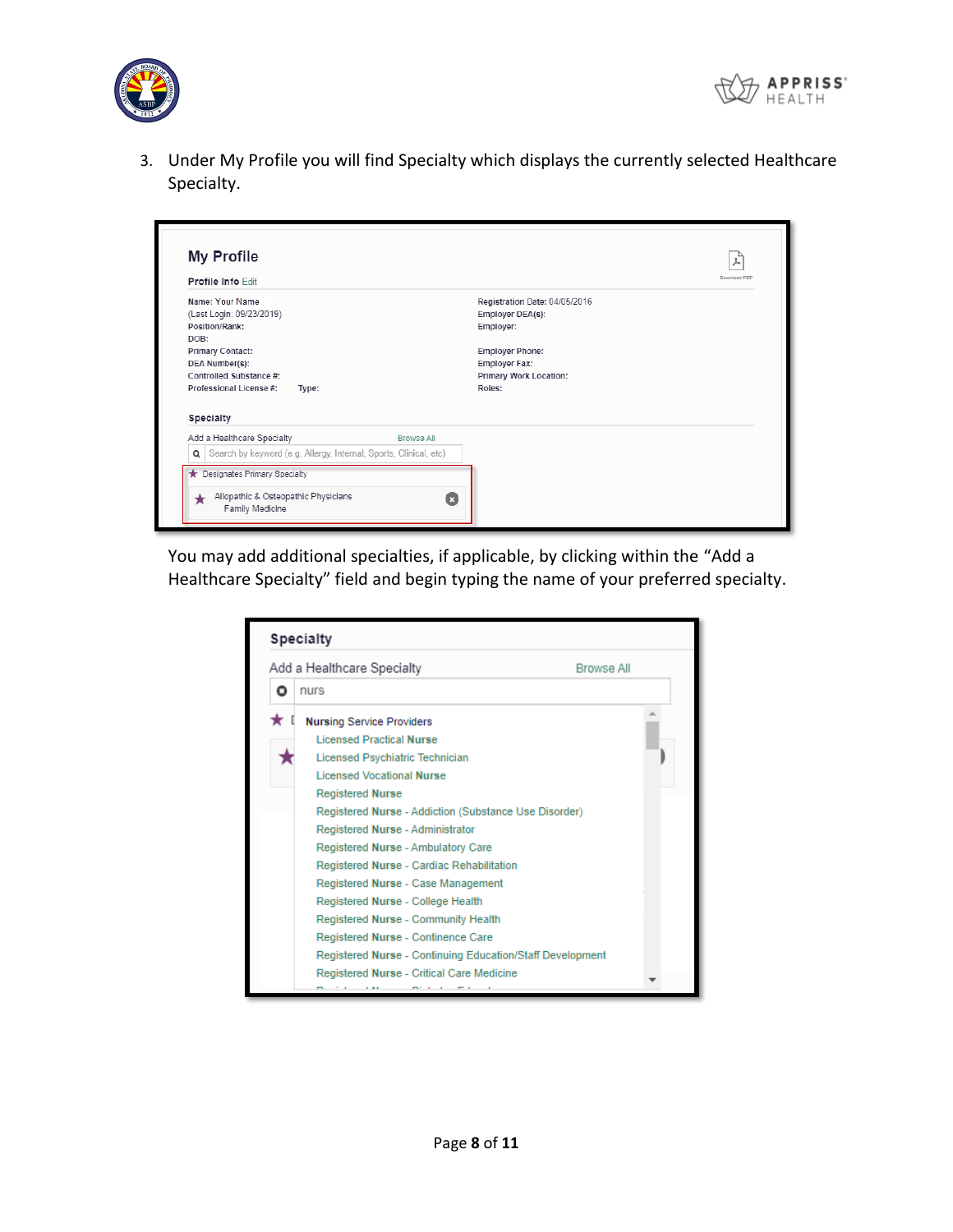



4. To delete an existing Healthcare Specialty click the "X" to the right of the specialty you wish to delete.



## **My DEA number is incorrect on my prescriber report and in my CSPMP account. How can I fix that?**

You can update your DEA number in your account by visiting our website and filling out the change form: <https://pharmacypmp.az.gov/contact-information-changes>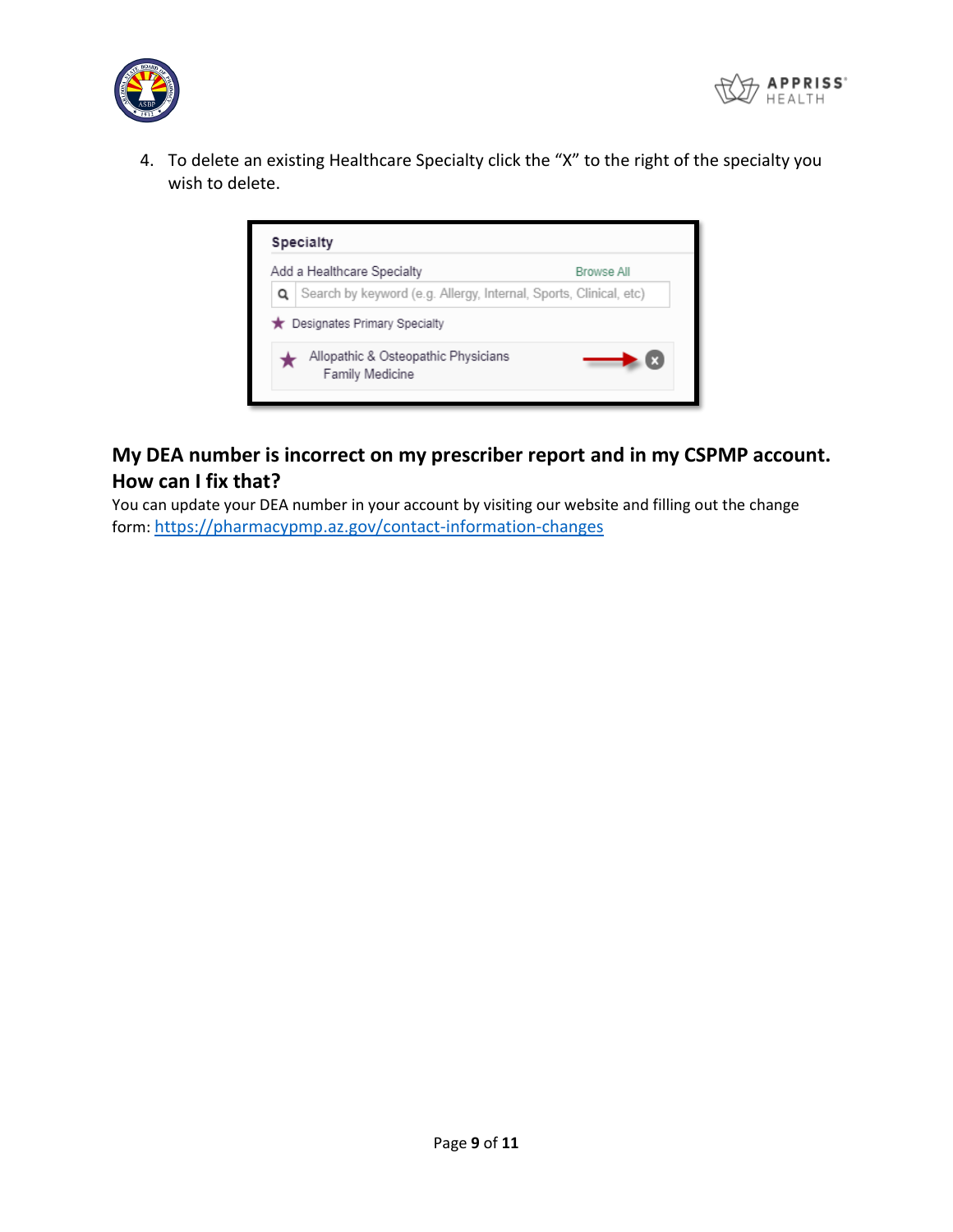



#### **How can I look up my prescribing history?**

You may further review your PMP prescription details by following the below steps.

- 1. Login to Arizona's PDMP at<https://arizona.pmpaware.net/>
- 2. Click Menu from the top menu bar to expand the options
- 3. Click MyRx below RxSearch

| $=$ Menu                                     |                                                                                                                                                     |                                                                                                            |                                  | Your Name *                                                                                                  |
|----------------------------------------------|-----------------------------------------------------------------------------------------------------------------------------------------------------|------------------------------------------------------------------------------------------------------------|----------------------------------|--------------------------------------------------------------------------------------------------------------|
| Home                                         | <b>RxSearch</b>                                                                                                                                     | <b>User Profile</b>                                                                                        | <b>Training</b>                  | <b>PDMP Links</b>                                                                                            |
| <b>Dashboard</b><br><b>PMP Announcements</b> | <b>Patient Alerts</b><br><b>Patient Request</b><br><b>Bulk Patient Search</b><br><b>Requests History</b><br><b>MyRx</b><br><b>Prescriber Report</b> | My Profile<br><b>Default PMPi States</b><br><b>Delegate Management</b><br><b>Password Reset</b><br>Log Out | <b>AWARxE User Guide</b><br>Help | Non-Opioid Drug L<br><b>Mass Consultation</b><br>The Massachusetts<br><b>RX Abuse Online R</b><br>More Links |

4. MyRx will allow you to search for prescriptions written by you that have been dispensed to the patient and reported to the AZ PMP.

| <b>Prescriptions Written</b>              |            | * Indicates Required Field |
|-------------------------------------------|------------|----------------------------|
| No earlier than 1 year from today         |            |                            |
| From*                                     | $To*$      |                            |
| MM/DD/YYYY                                | MM/DD/YYYY |                            |
| <b>DEA Numbers</b><br>AA1234567           |            |                            |
|                                           |            |                            |
|                                           |            |                            |
| Generic Drug Name (Optional)<br>Drug Name |            |                            |